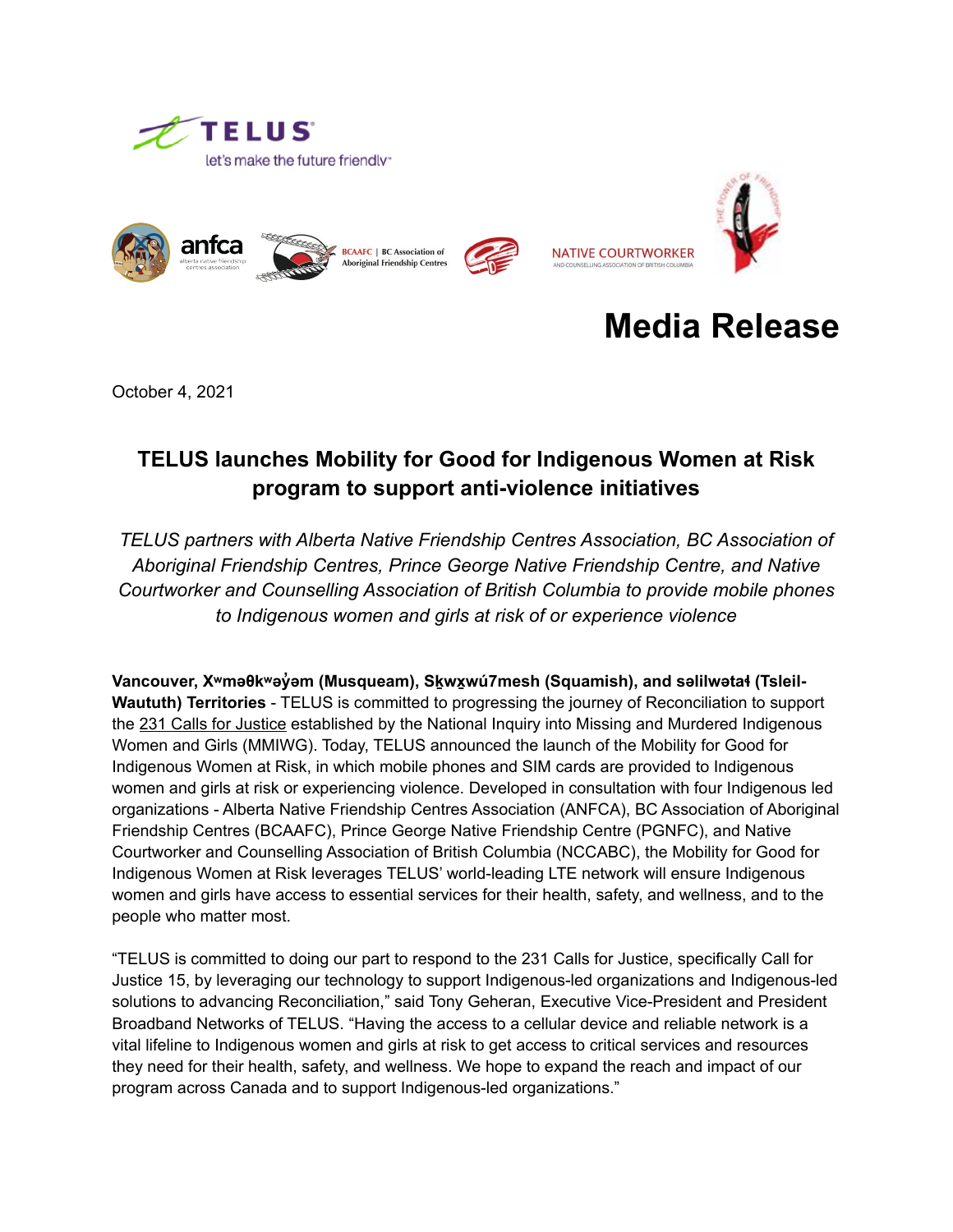ANFC, BCAAFC, PGNC, and NCCABC are committed to progressing Reconciliation and provide culturally dynamic social services that support Indigenous peoples living in both urban and rural areas.

"The work of the PGNFC aligns with TELUS' commitments that leverage core competencies to support Indigenous priorities and enable the greatest outcomes," said Barb Ward-Burkitt, Executive Director, Prince George Native Friendship Centre. "The PGNFC has long recognized that the journey of Reconciliation requires more collaboration, as this is necessary to develop an effective plan that will ensure and have the commitment of key players."

"ANFCA is thankful for the developing partnership between TELUS and the six Alberta Friendship Centres taking part in piloting the M4G Indigenous Women program," said Joanne Mason, Executive Director of Alberta Native Friendship Centres Association. "Finding ways to support Indigenous women with timely access to emergency response services and community programming is an important aspect to addressing the needs of Indigenous women experiencing violence."

"Reliable cellular communication will help ensure Indigenous women and girls have access to services to support their safety and wellbeing," said Leslie Varley, Executive Director of the BC Association of Aboriginal Friendship Centres (BCAAFC), "This is an important step towards increasing our capacity to provide culturally safe and inclusive anti-violence services."

"The Association is truly grateful to TELUS for including us in the work to support our clients, many of them who are marginalized, vulnerable and have limited access to justice, primarily due to poverty, multiple barriers, and complex trauma," said Darryl Shackelly, Executive Director of Native Courtworker and Counselling Association of British Columbia. "Our clients have expressed sincere appreciation when they receive a mobile cellphone. Never expecting such assistance, for them this service is an immediate solution to the extreme situation they are facing."

TELUS' commitment to distribute more than 1,200 mobile phones and SIM cards to the organizations. The mobile phones including \$0 unlimited nationwide talk, text and 3G data plans are distributed by our partners to women that they identify in greatest need of these phones.

TELUS Mobility for Indigenous Women at Risk is part of the TELUS Connecting for Good portfolio of programs that gives Canadians in need access to TELUS' world-leading technology. Additional programs include:

- TELUS Internet for Good, offering high speed broadband Internet to qualified low-income families, people in-need living with disabilities and youth from care for only \$9.95 per month;
- TELUS Mobility for Good for youth, offering a free smartphone and a fully subsidized 3GB data plan to youth transitioning out of foster care for two years;
- TELUS Mobility for Good for seniors, offering a subsidized mobility plan and discounted smartphone to low-income seniors receiving the Guaranteed Income Supplement;
- TELUS Tech for Good, empowering Canadians with disabilities to independently use their smartphones and tablets and ultimately improve their quality of life through customized support, training and assistive technology; and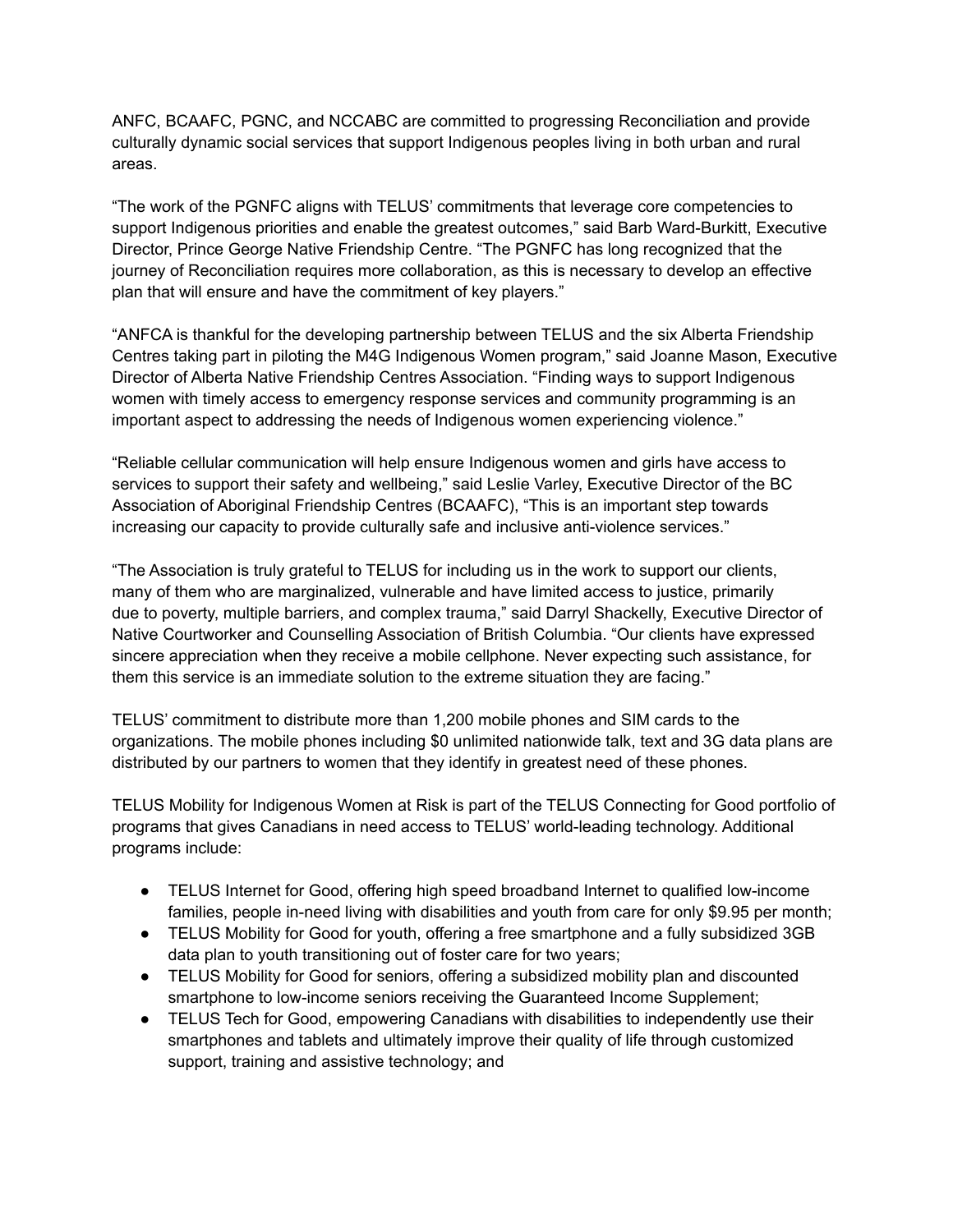● TELUS Health for Good, providing primary care, mental health and addiction support services directly to people in need and living on the streets through TELUS Mobile health clinics operating in 13 communities across Canada.

Last year, TELUS contributed 5% of its pre-tax profits to charitable organizations - a total of \$85 million to build healthier communities, along with more than \$150 million in support of Covid-19 related initiatives. For the latest information about how TELUS Connected For Good programs visit [telus.com/connecting-canada](https://www.telus.com/en/social-impact/connecting-canada) and more information on TELUS' Reconciliation commitment, visit [telus.com/reconciliation](https://www.telus.com/en/social-impact/connecting-canada/indigenous-reconciliation).

### **About TELUS**

TELUS (TSX: T, NYSE: TU) is a dynamic, world-leading communications technology company with \$16 billion in annual revenue and 16 million customer connections spanning wireless, data, IP, voice, television, entertainment, video, and security. We leverage our global-leading technology and compassion to enable remarkable human outcomes. Our longstanding commitment to putting our customers first fuels every aspect of our business, making us a distinct leader in customer service excellence and loyalty. In 2020, TELUS was recognized as having the fastest wireless network in the world, reinforcing our commitment to provide Canadians with access to superior technology that connects us to the people, resources and information that make our lives better. TELUS Health is Canada's leader in digital health technology, improving access to health and wellness services and revolutionizing the flow of health information across the continuum of care. TELUS Agriculture provides innovative digital solutions throughout the agriculture value chain, supporting better food outcomes from improved agri-business data insights and processes. TELUS International (TSX and NYSE: TIXT) is a leading digital customer experience innovator that delivers next-generation AI and content management solutions for global brands across the technology and games, ecommerce and FinTech, communications and media, healthcare, travel and hospitality sectors. TELUS and TELUS International operate in 25+ countries around the world. Together, let's make the future friendly.

Driven by our passionate social purpose to connect all citizens for good, our deeply meaningful and enduring philosophy to give where we live has inspired TELUS, our team members and retirees to contribute more than \$820 million and 1.6 million days of service since 2000. This unprecedented generosity and unparalleled volunteerism have made TELUS the most giving company in the world.

For more information about TELUS, please visit [telus.com,](https://www.telus.com/en/) follow us [@TELUSNews](https://twitter.com/telusnews?lang=en) on Twitter and [@Darren\\_Entwistle](https://www.instagram.com/darren_entwistle/?hl=en) on Instagram.

### **About Prince George Native Friendship Centre**

The Prince George Native Friendship Centre has grown and continues to be one of the largest and busiest community service delivery agencies in Prince George. Our clientele of Indigenous and non-Indigenous peoples have supported the Centre's program offerings for the last 50 years. The PGNFC provides culturally appropriate programming to meet the community's unique and diverse needs. We offer a wide variety of services, which includes education, employment, health, early childhood, and social programs. [www.pgnfc.com/](http://www.pgnfc.com/) 

### **About Native Courtworker and Counselling Association of British Columbia**

The NCCABC's mission statement is "A Helping Hand to Justice" for all Indigenous people across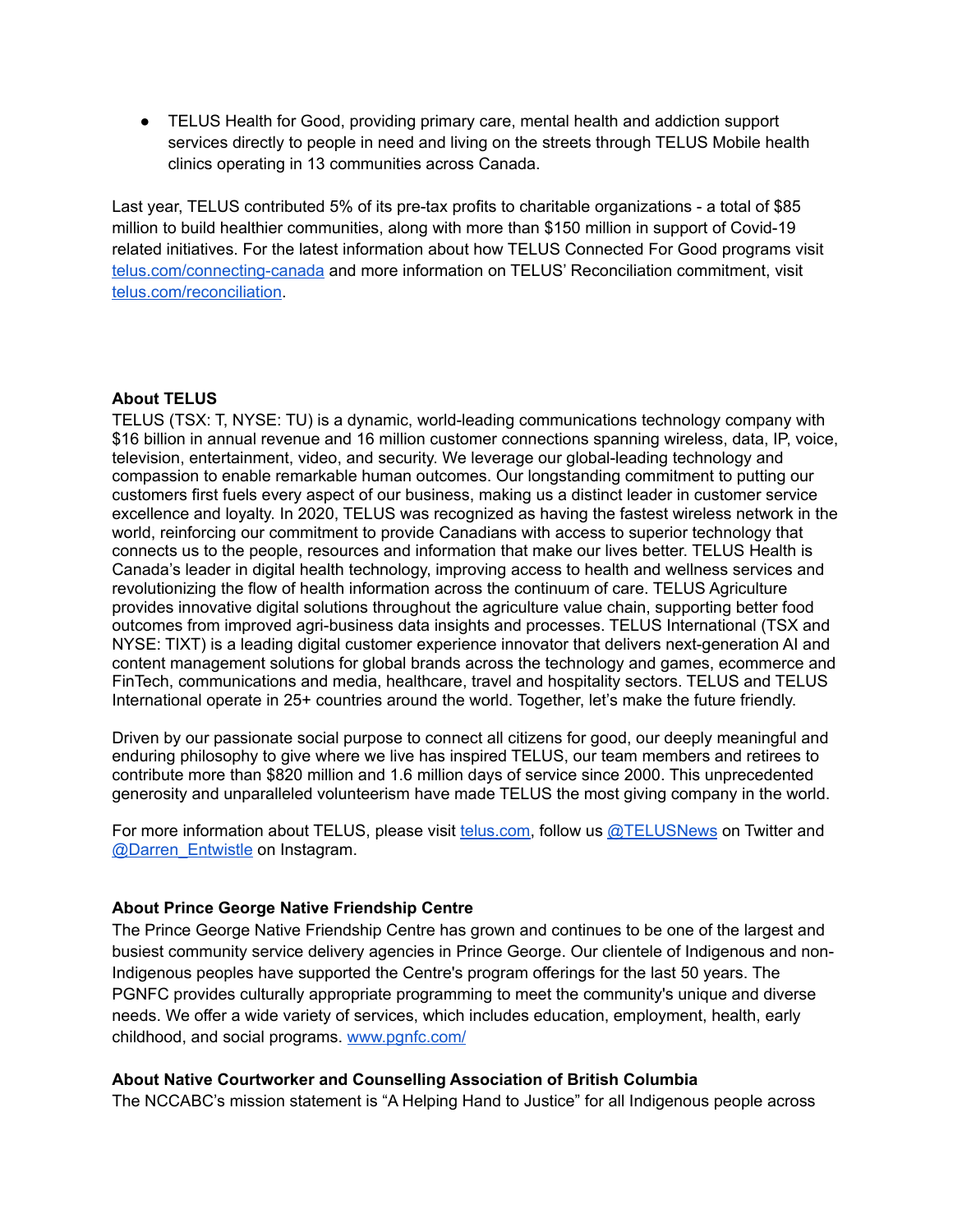the province of British Columbia. We are here to provide culturally appropriate justice and health related services according to their needs. Our understanding of justice is based on a holistic view of people – psychological, physical, social and spiritual. We believe every Indigenous person's story is linked to our people's history and culture. As we work together, individuals and families are treated with dignity and respect. That is our commitment to them.<https://nccabc.ca/>

### **About Alberta Native Friendship Centres Association**

The Alberta Native Friendship Centres Association supports active member Friendship Centres who, through program and service delivery, engage with and improve the quality of life for urban Indigenous people. Our priorities are guided by its member Friendship Centres and subsequent defined community needs. Indigenous cultural teachings, values and identity are at the core of ANFCA. We provide opportunities for cultural sharing, focused on bridging the gap between the Indigenous and non-Indigenous worldviews. ANFCA is committed to creating effective, vibrant national and provincial partnerships, focused on collaboration and common goals.<https://anfca.com>

#### **[insert BCAAFC boilerplate]**

-30-

**For more information, please contact:** 

**Media**  Lena Chen TELUS Public Relations [Lena.Chen@telus.com](mailto:Lena.Chen@telus.com) 

**Partners** 

Alberta Native Friendship Centres Association Joanne Mason ANFCA Executive Director [director@anfca.com](mailto:director@anfca.com)

BC Association of Aboriginal Friendship Centres Ricki-Lee Jewell Communications Coordinator [communications@bcaafc.com](mailto:communications@bcaafc.com) 778-966-8571

Native Courtworker and Counselling Association of British Columbia Darryl Shackelly Executive Director [darryl@nccabc.net](mailto:darryl@nccabc.net) 

Prince George Native Friendship Centre Barb Ward-Burkitt, Wahiyow Cawapata Scoo